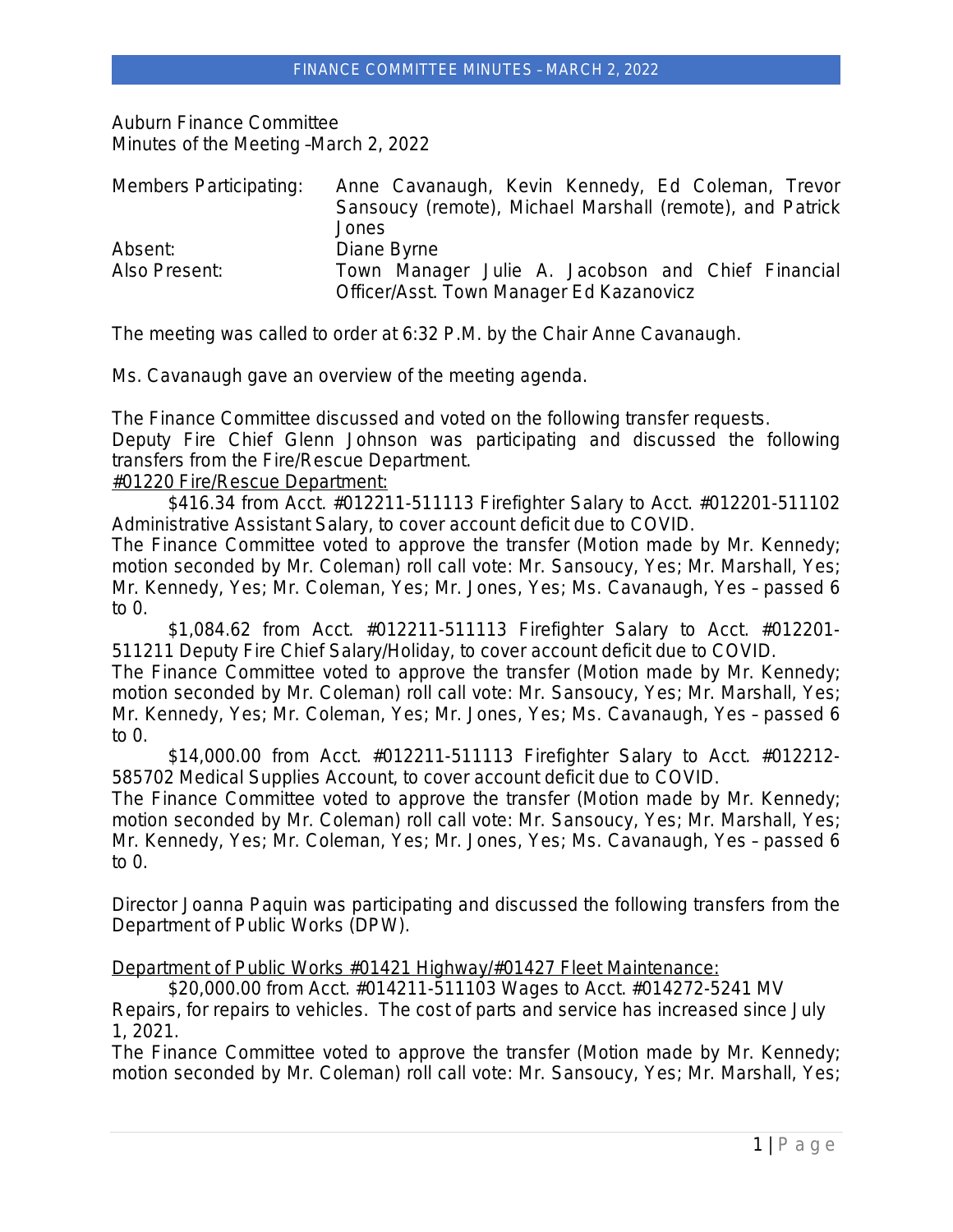Mr. Kennedy, Yes; Mr. Coleman, Yes; Mr. Jones, Yes; Ms. Cavanaugh, Yes – passed 6 to 0.

DPW #701 Pakachoag Golf Course:

\$5,000.00 from Acct. #701-5781 Golf Course Contingency to Acct. #701-5703 Banking Charges, for additional funds that are needed for the rest of FY2022. The Finance Committee voted to approve the transfer (Motion made by Mr. Kennedy; motion seconded by Mr. Coleman) roll call vote: Mr. Sansoucy, Yes; Mr. Marshall, Yes; Mr. Kennedy, Yes; Mr. Coleman, Yes; Mr. Jones, Yes; Ms. Cavanaugh, Yes – passed 6 to 0.

CFO/Asst. Town Manager Ed Kazanovicz gave a presentation on the FY2023 Proposed Budget (attached).

The Finance Committee reviewed and discussed operating budgets for the following departments and voted recommendations:

 $\#01114$  Moderator - The Finance Committee voted to recommend approval of a total budget appropriation of \$296.00 as presented in the recommendation of the Town Manager (Motion made by Mr. Kennedy; motion seconded by Mr. Coleman) roll call vote: Mr. Sansoucy, Yes; Mr. Marshall, Yes; Mr. Kennedy, Yes; Mr. Coleman, Yes; Mr. Jones, Yes; Ms. Cavanaugh, Yes – passed 6 to 0.

#01122 Select Board - The Finance Committee voted to recommend approval of a total budget appropriation of \$10,737.00 as presented in the recommendation of the Town Manager (Motion made by Mr. Kennedy; motion seconded by Mr. Coleman) roll call vote: Mr. Sansoucy, Yes; Mr. Marshall, Yes; Mr. Kennedy, Yes; Mr. Coleman, Yes; Mr. Jones, Yes; Ms. Cavanaugh, Yes – passed 6 to 0.

#01129 Executive Office of Town Manager - The Finance Committee voted to recommend approval of a total budget appropriation of \$436,529.00 as presented in the recommendation of the Town Manager (Motion made by Mr. Kennedy; motion seconded by Mr. Coleman) roll call vote: Mr. Sansoucy, Yes; Mr. Marshall, Yes; Mr. Kennedy, Yes; Mr. Coleman, Yes; Mr. Jones, Yes; Ms. Cavanaugh, Yes – passed 6 to 0.

#01131 Finance Committee - The Finance Committee voted to recommend approval of a total budget appropriation of \$1,015.00 as presented in the recommendation of the Town Manager (Motion made by Mr. Jones; motion seconded by Mr. Kennedy) roll call vote: Mr. Sansoucy, Yes; Mr. Marshall, Yes; Mr. Kennedy, Yes; Mr. Coleman, Yes; Mr. Jones, Yes; Ms. Cavanaugh, Yes – passed 6 to 0.

#01151 Law Department - The Finance Committee voted to recommend approval of a total budget appropriation of \$145,000.00 as presented in the recommendation of the Town Manager (Motion made by Mr. Kennedy; motion seconded by Mr. Coleman) roll call vote: Mr. Sansoucy, Yes; Mr. Marshall, Yes; Mr. Kennedy, Yes; Mr. Coleman, Yes; Mr. Jones, Yes; Ms. Cavanaugh, Yes – passed 6 to 0.